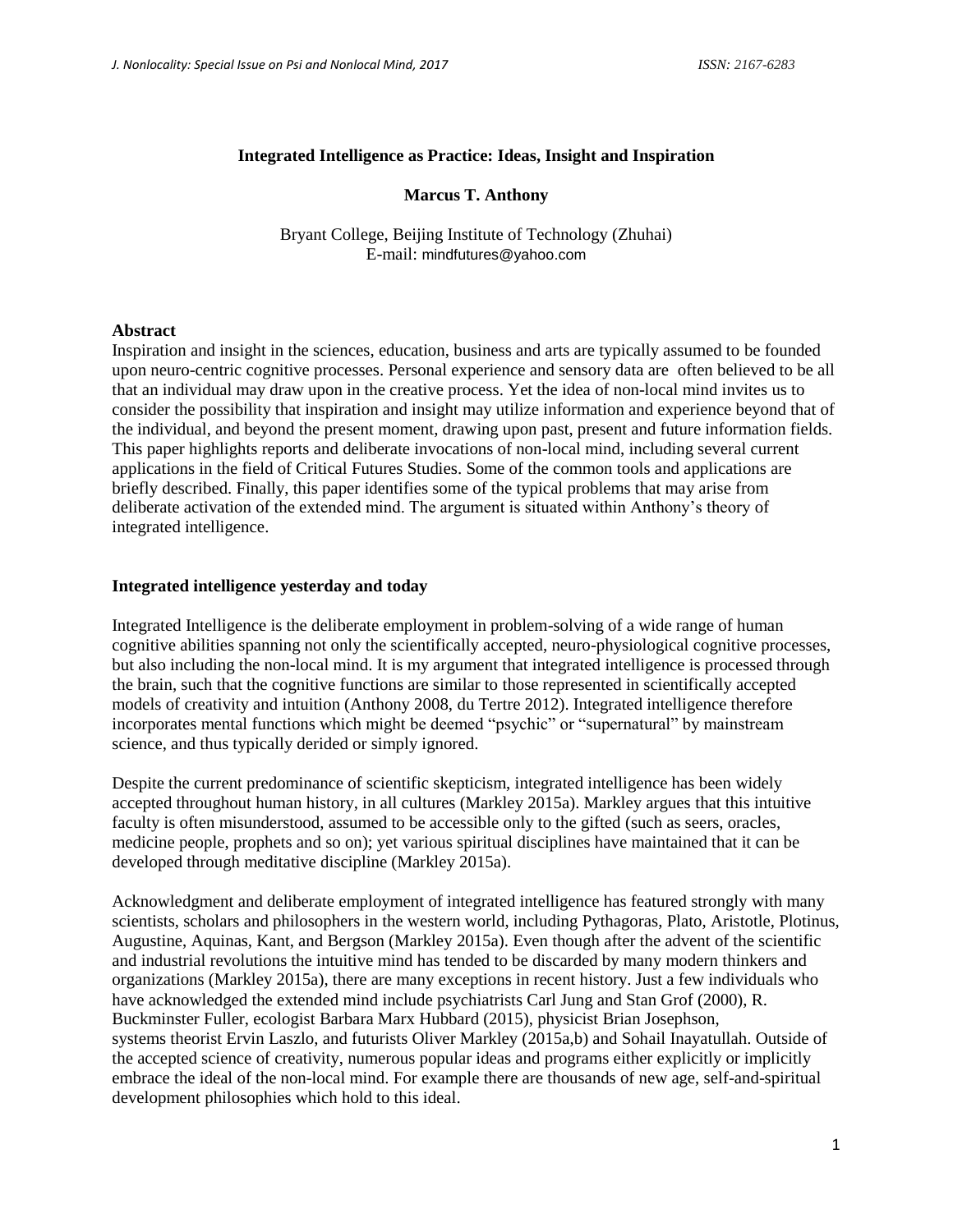Finally, as outlined below, some western (and non-western) governments, organizations and individuals have attempted to tap into the non-local mind to facilitate enhanced foresight, strategy and problemsolving. My practical examples will focus particularly upon some examples from the field of Critical Futures Studies.

My purpose here is not to endorse such teachings as being non-problematic, merely to point out that beyond the accepted parameters of western mainstream science and education, such ideas are widespread. They are commonly found in almost all societies. For example, in the technology industries in Asia, many entrepreneurs and organizations regularly consult the IChing when making important business decisions, as will be outlined below (Chang 2015).

How much of the insights gleaned from such books, programs and apps are actually enhanced by nonlocal mind? How much can be attributed to neural-based incubation or pure self-delusion? Such questions are left for the contemplation of the reader.

# **The rejection of integrated intelligence**

In the western world, integrated intelligence was once commonly accepted as normal. However, with the advent of materialist science and experimentalism (Pickstone 2000), along with the industrial revolution of the mid-eighteenth century, science and psychology turned away from the inspirational, focusing upon physiological explanations for conscious experience. By the mid twentieth century any "parapsychological" or spiritual explanations or experiences were treated with hostility (Sheldrake 2014).

The emergence of the aggressive skeptic communities only reinforced the non-receptive nature of the intellectual environment. Perhaps the most telling case involved the widespread hostile decision which was directed at Nobel Prize winning physicist Brian Josephson, when he publicly acknowledged the rigorous work of the discipline of parapsychology in Great Britain. Josephson has since become a veritable pariah of the scientific community, suffering a virtual excommunication (Sheldrake 2014).

The oft-dismissal of integrated intelligence in modern science and neuroscience has created an unnecessarily delimited model of "mind." This narrow representation does not acknowledge the greater range of non-local data which may be at the disposal of human beings. It has also been argued that the framing of mind in such impoverished terms is psychologically unhealthy, as the dissociation of "self" from the world creates a sense of alienation. Some have stated that this is central to the dilemma of human beings in the modern age (Sheldrake 2014, Tarnas 2000, du Tertre 2012).

## **Visionary experience in science, and the peculiar case of de Grasse Tyson**

A recent case highlights not only the potentially powerful insights that integrated intelligence may provide, but also the difficulty in discussing such ideas in some mainstream scientific circles. In the first episode of the documentary series *Cosmos* (2014), eminent scientist Neil De Grasse Tyson describes a seemingly psychic experience involving Giordano Bruno, the sixteenth century Italian Dominican friar, philosopher, mathematician, poet, and astrologer.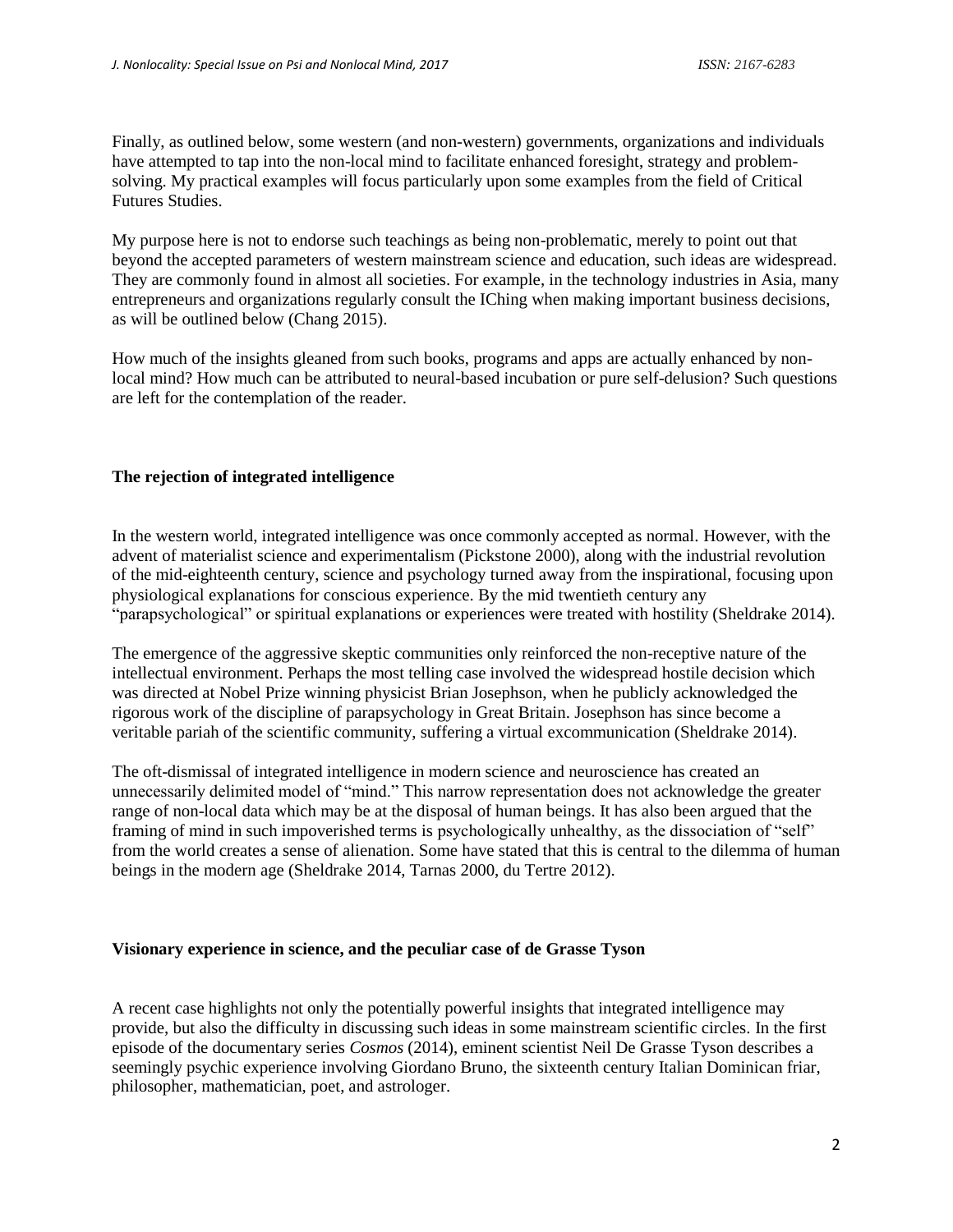Bruno was deeply influenced by his visionary experiences. However, at that time the Church was incredibly powerful, and heavily intolerant of any challenges to its sun-and-God-centered map of the cosmos. As in *Cosmos*, Bruno had a powerful vision which shaped his decision to leave the Church and push for ecclesiastical reform. In the dream Bruno experienced himself leaving his body, and flying out into the universe. There he felt he personally witnessed the limitless nature of the cosmos. What he experienced convinced him that Copernicus was right in positing the sun at the centre of the universe. *Cosmos* recounts Bruno's dream as follows:

"I spread confident wings to space and soared toward the infinite, leaving far behind me what others strained to see from a distance. Here, there was no up. No down. No edge. No centre. I saw that the Sun was just another star. And the stars were other Suns, each escorted by other Earths like our own. The revelation of this immensity was like falling in love" (*Cosmos* 2014).

Thus Bruno became convinced that the God of the Church was far smaller than the extant God of all existence. He believed that the sun was just one of many stars, and speculated that many worlds might lie beyond the Earth and that they too might be inhabited. This got Bruno into a lot of trouble, and he was imprisoned for eight years as a heretic, before being cruelly burnt at the stake by the Inquisition. It is said that his tongue and palate were pierced with iron stakes (Tarnas 2000). Despite years of persecution, Bruno refused to renounce his beliefs, famously stating to his inquisitors, "Perhaps your fear in passing judgment on me is greater than mine in receiving it" (Cosmos 2014).

The relative accuracy of Bruno's vision helped him to develop ideas that would become highly influential in the development of modern science, and in the development of the secular state.

Yet in *Cosmos* Neil De Grasse Tyson dismisses Bruno's vision as: "…a lucky guess, and like all guesses it could have been wrong." (Cosmos 2014). De Grasse Tyson's take on Bruno suggests that he may understand little about the way the human mind functions in non-ordinary states of consciousness.(i)

There are two factors which challenge the claim that what Bruno experienced was merely "a lucky guess." The first factor is perfectly accepted in cognitive science, and it is the process of incubation (Benedict 2014). The brain can unconsciously process information on a subject matter even when we are not paying attention, when relaxed, or when focusing upon something unrelated. We receive immense amounts of data each moment, and we are unaware of most of it. The brain can go about processing this data, regardless of our conscious volition. The result can be personal insight, the synthesis of connected subject matters and creative inspiration (Benedict 2014; du Tetre 2014). If we consider this incubation process, the relative accuracy of Bruno's visionary experience may have been the result of his brain taking in all the data it had received, and converting it into the best map of the universe it knew how to construct. Given that Bruno was an obsessive reader of science, philosophy and theology, this vision would have been anything but a "guess." Perhaps it could be described as a "data-based intuition."

The second important cognitive function that challenges de Grasse Tyson's "guess" statement concerns a factor that is not yet widely accepted in modern science: that consciousness is not confined to the brain and is in constant interplay with the world about us, and possibly with the very expanse of the universe itself. This has been given various names including nonlocal mind (Dossey 2014), the extended mind (Sheldrake 2013, 2014), the psychic realm (du Tertre 2014) and so on. If we consider this, then during his dream, Bruno's mind may not have been delimited by his personal experience, including by his readings of science. What he "saw" in his visionary state may have been his mind engaging the intelligence of the cosmos itself.

Neil de Grasse Tyson's rejection of Bruno's visionary capacities in *Cosmos* is perplexing. How is it possible that such a learned man as de Grasse Tyson, extensively educated and employed at the world's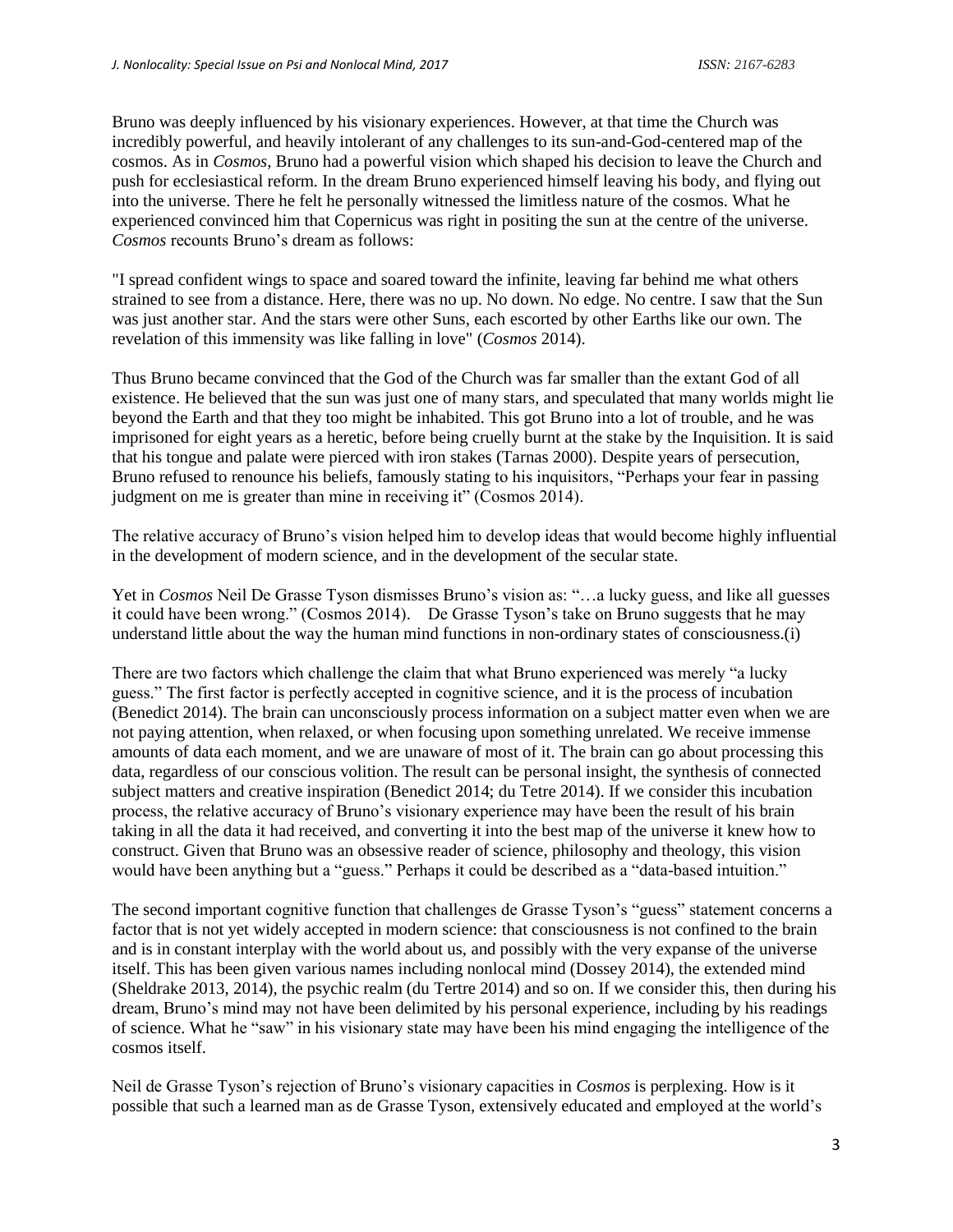finest universities (Harvard, Columbia, Princeton) can be so dismissive of the often unconscious nature of perception and creativity via non-ordinary states of consciousness? We could mention the self-limiting nature of the mechanistic paradigm in mainstream science (Grof 2000, Sheldrake 2014, Tarnas 2000). We might suggest the pressure that the *Cosmos* series producers may have felt to please their "scientificallyliterate" audience. Yet the answer may simply be that one of the world's most eminent scientists has never experienced such states of awareness. After all, our "best" educational institutions also tend to be our most conservative. Science in modern educational institutions is taught and conducted with logical, detached and analytical ways of knowing. The emotive and subjective elements of perception have been systematically and deliberately erased from the scientific method, a process instigated to avoid personal bias and misconceptions (Sheldrake 2014).

Experiences which appear to evoke an integrated intelligence are widely reported amongst mystics in many spiritual traditions and with transpersonal experience in general, although the nature of the knowledge gleaned may not always be along the "scientific" lines that Bruno experienced. The history of science also has many similar reports. Kekule envisaged the benzene ring in a dream. Neils Bohr dreamt a planetary system as a model for atomic structure that led to his Nobel prize (Markely 2015a). Biologist Alfred Russell Wallace, a firm believer in an integrated intelligence in nature, pieced together the essence of his model of evolution while in a fever-induced trance. Wallace did this at the very same time in history that Darwin was finalizing his ideas about evolution. Michael Flannery claims that Darwin plagiarized parts of his thesis from a long letter sent to him by Wallace, just months before Darwin published *The Origin of Species* (Tsakiris 2014).

Renowned biologist Barbara Marx Hubbard (2015) has recently revealed her own experiences of the spiritual inspiration behind her scientific work, as detailed in another section, below. She argues that the rational mind works best when "higher or intuitive mind receives inspiration, guidance and insights…" (Hubbard 2015 p 111). She also tells of conversations with Buckminster Fuller, where the late architect and inventor shared his experiences of transpersonally-inspired invention. Buckminster Fuller's integrated intelligence included direct communications with other spiritual realms (Hubbard 215).

What are we to make of this? The easy solution is to dismiss the accounts as delusion or insanity. Yet as mentioned above, many cultures throughout history have had an entirely different relationship with such "other" ways of knowing.

## **Inspiration as guidance**

Inspiration is not necessarily an immediate revelation of data for the purpose of enhancing a specific project. Many scientists and technological experts report a sense of overall guidance across their entire life, as if they are being compelled towards some greater purpose.

Ecologist and biolologist Barbara Marx Hubbard regularly employs integrated intelligence. She rises early and meditates with a "sensitive open consciousness, expectant, curious, but not driven." She describes getting answers from "the higher mind… expanded knowing" (Hubbard 2015, p111). Hubbard believes that she gets intuitive insights to deep life questions. These can be life changing. She relates one anecdote, when in 1980 she was researching a new book about the future of humanity. While walking by a beautiful monastery in Santa Barbara staring out to sea, she contemplated the question of what kind of person could be entrusted to handle the incredible power and technology that human beings were developing.

"Tired, I sat upon the stone wall, looking at the great arc of the shining sea, the mountainous Earth arisen, and then, mysteriously, magically, hang-gliders - human butterflies – appeared, afloat above the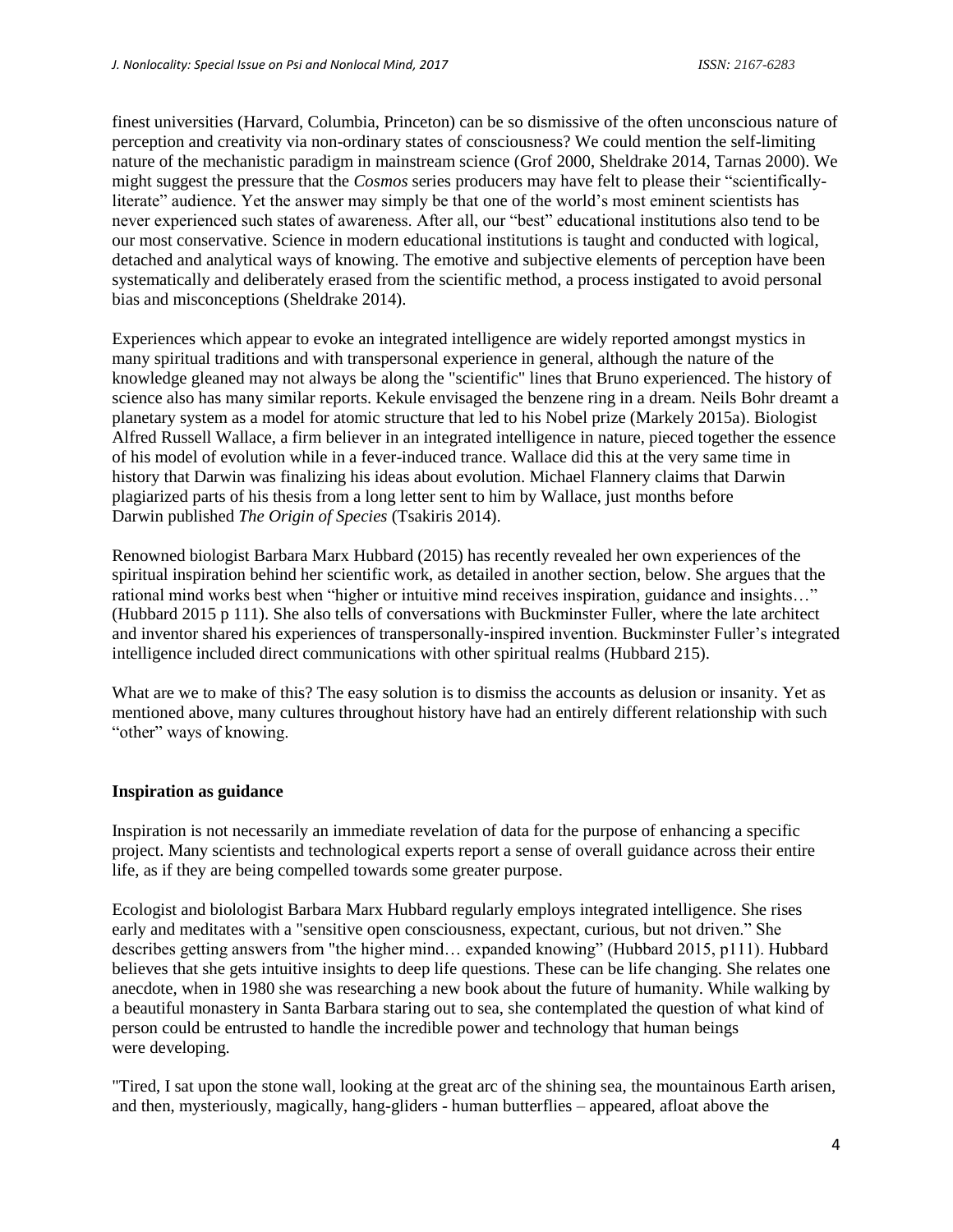Monastery at Mt Calvary in an ecstasy of freedom and weightlessness. Mass metamorphosis! We shall all be changed. Suddenly an intuition occurred to me – The resurrection was real. He did it. And so will all of us who are willing to do as he did, all who are willing to follow the commandment of love… It seemed to me that Jesus was a future human, an evolutionary template. His demonstration lodged in us an expectation of a personal future in a transformed body, in a transformed world, in a universe of many mansions. The capacities to do as he did have been activated by the expectation. Now is the fullness of time" (Hubbard 2015, p 112).

Hubbard then consulted the Bible, which in turn inspired her to write 1600 pages. "The thoughts were literally coming to me by some higher knowing beyond the mental mind, yet seemingly logical from the point of view of the new powers of humanity"(Hubbard 2015, p 112).

Hubbard then used this inspiration to make great contributions to both futures studies and ecology. She refers to this deliberate employment of integrated intelligence as "intuitions (which) go far beyond ordinary methodology." For her, this is a kind of co-creative process between the individual and spiritual intelligences. Such intuitive process is a key in collective "conscious ethical evolution," she writes. It enables us to "infuse our new powers with love," where "powers," refers to modern technologies (Hubbard 2015, p. 112).

When Hubbard related her experience in Santa Barbara to Buckminster Fuller one day, Fuller told her that he had had a very similar experience. Fuller then went to the New Testament and wrote "almost the exact same evolutionary interpretation" that Hubbard had written. Notably, he never published them, because language such as "Christ" and "God" were effectively forbidden within the scientific and engineering communities (Hubbard 2015, p 112).

In Hubbard and Fuller's case, there is a direct sense of personalized spiritual guidance associated with their integrated intelligence. They believe that there are beings in other realms of existence passing on direct and indirect inspiration as they went about creating and innovating.

Whether the source of data is believed to be personalized or impersonal (as with Kekule and Bohr) both kinds of inspiration entail a source that is beyond one's immediate locale, and perhaps temporal position.

One further aspect of inspiration where integrated intelligence has many possible powerful applications is that of research in general. There are several researchers, thinkers and authors who advocate what I call "integrated inquiry" (Anthony 2012, Ferrer 2000, Hart 2000, Nelson 2014, Puhakka 2000). Integrated inquiry is the deliberate employment of the nonlocal, intuitive mind while conducting research, either formally, or informally. In other words, integrated inquiry is integrated intelligence within research contexts. (ii)

## **Visionary experience in the arts, humanities and business**

Creative and spiritual inspiration are far more readily discussed outside of mainstream science - in the arts, humanities and sometimes in business. There is a long history of creative geniuses claiming to be inspired by spiritual sources and/or altered states of consciousness: Keats, Blake, Coleridge, Huxley, Emerson, Thoreau and many more.

This has varied according to the sway of history and culture, and location. In the US in the 1950s at the height of behaviorism and scientific progressivism, any non-rational experience would likely have been frowned upon, especially in scientific and academic circles. However, in California in the 1960's, it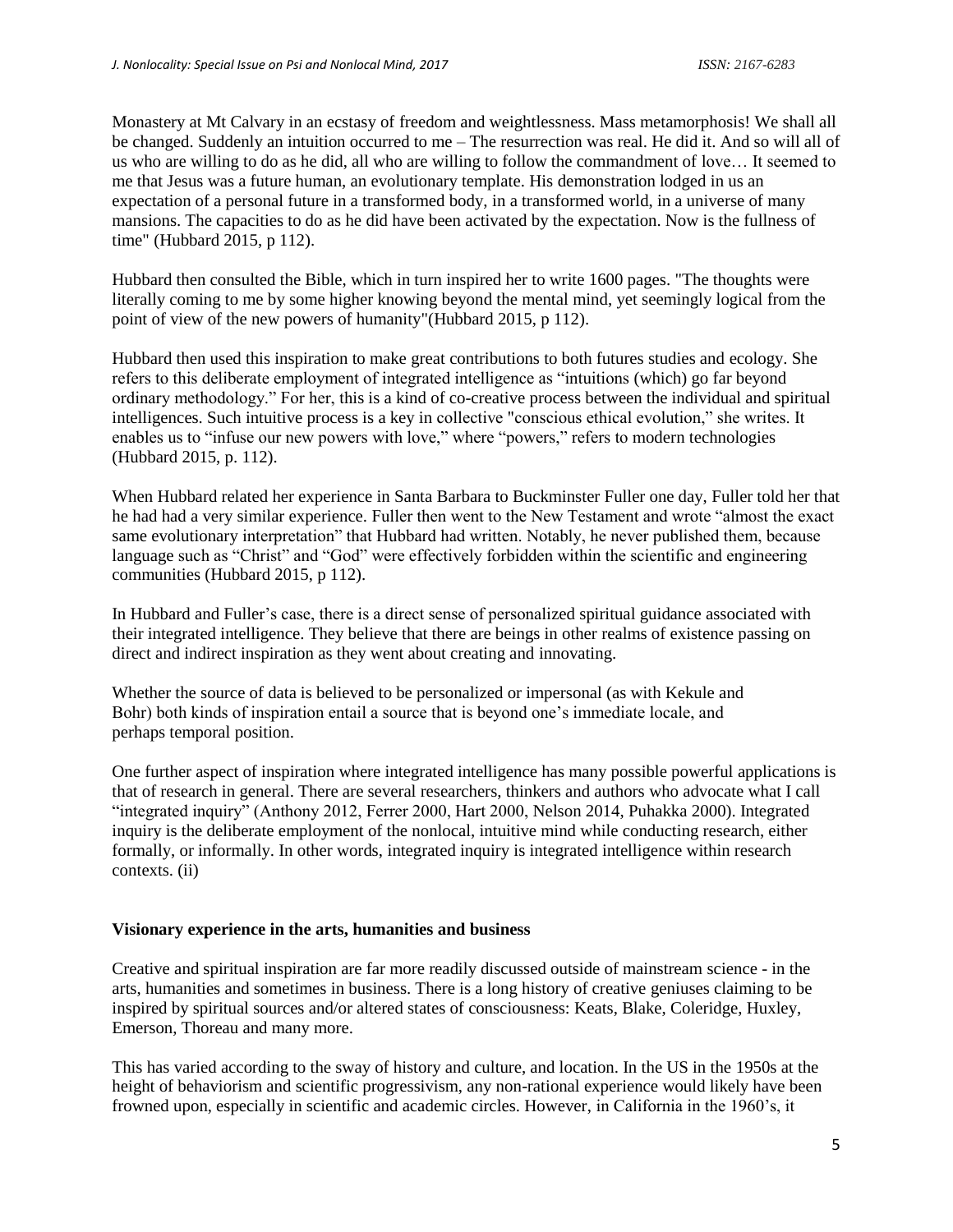would almost have been surprising if a creative individual had *not* claimed some form of spiritual or divine inspiration for her works of music or literature.

Creative inspiration can be deeply personal. Ash Vadher (2015) is a former politician who both served in the British parliament and worked with Nelson Mandela in South Africa. After making the decision to leave politics, he found himself in a difficult financial position, with his family at risk. His two sisters stood to lose their life savings, perhaps around five million dollars. One night during this time Vadher went to sleep in his London apartment, which overlooks the Thames river and the houses of parliament. As the night unfolded he had a dream where he gazed out onto the river, and it was shimmering. It seemed to Vadher as if a great energy was trying to force its way up from beneath the water and communicate with him. Vadher felt intuitively that the shimmering represented wealth, like diamonds and gold.

At that time Vadher had been contemplating getting into the gold trade as a means to address the family debts, and the dream led him to commit to that decision, especially into business opportunities in Africa. Two months later, while in Nairobi pursuing a major investment, he found himself being shown through a great vault, with metal boxes of gold. As he reached into one of the large boxes, he pulled out a pencil box, opened it and saw it was full of uncut diamonds. As he gazed at the sparkling rocks before him, it struck him that what he was seeing was the unfolding of his recent, profound dream. Though there were many setbacks, he was able to experience much success in the business, and earn back the money his sisters had lost (Vadher 2015).

Significantly, for Vadher his Thames river vision was no ordinary dream. For him, as a man of Indian ancestry, it was the grace of God speaking to him. He saw it as a kind of divine guidance, and acted accordingly.

In East Asia the traditional idea of the harmonious society was one where the emperor had access to divine guidance, facilitating great insight, foresight and wise decision-making. According the Taiwanese technology trader William Chang (2015), it is still common for ninety per cent of companies in that part of the world to use divination when making key business decisions. In particular, the I-Ching is often consulted to determine if particular companies and individuals can be trusted to provide harmonious business relationships, and success. The worldview is quintessentially Taoist. Rather than attempting to impose themselves on the world, the wise businessperson listens receptively to what the universe is urging, Chang (2015) observed 2015.

Nowadays, this divination process has evolved into electronic form, using mobile device-based versions of the I-Ching. Chang (2015) finds that such divination is now used by the vast majority of Chinese business leaders and investors, including in mainland China, where he says that business people and leaders are hungry to re-learn traditional Chinese business wisdom. In the West, such practices are perhaps most similar to those adopted by the new age community, in such business teachings as those found in John Kehoe's *Mind power* (2007), Rhonda Byrne's *The secret* (2006) and in Napoleon Hill's classic *Think and grow rich*.

Such divination practice is suggestive of an integrated intelligence, a kind of on-tap synchronicity. If divination is more than simple delusion, then it must entail some form of entangled consciousness, the intertwining of the mundane and the "divine."

## **Policy, Strategy and the Future**

The focus of this paper now turns toward the deliberate practice of integrated intelligence. Perhaps the most famous systematic employment of integrated intelligence in the modern West was in the Stargate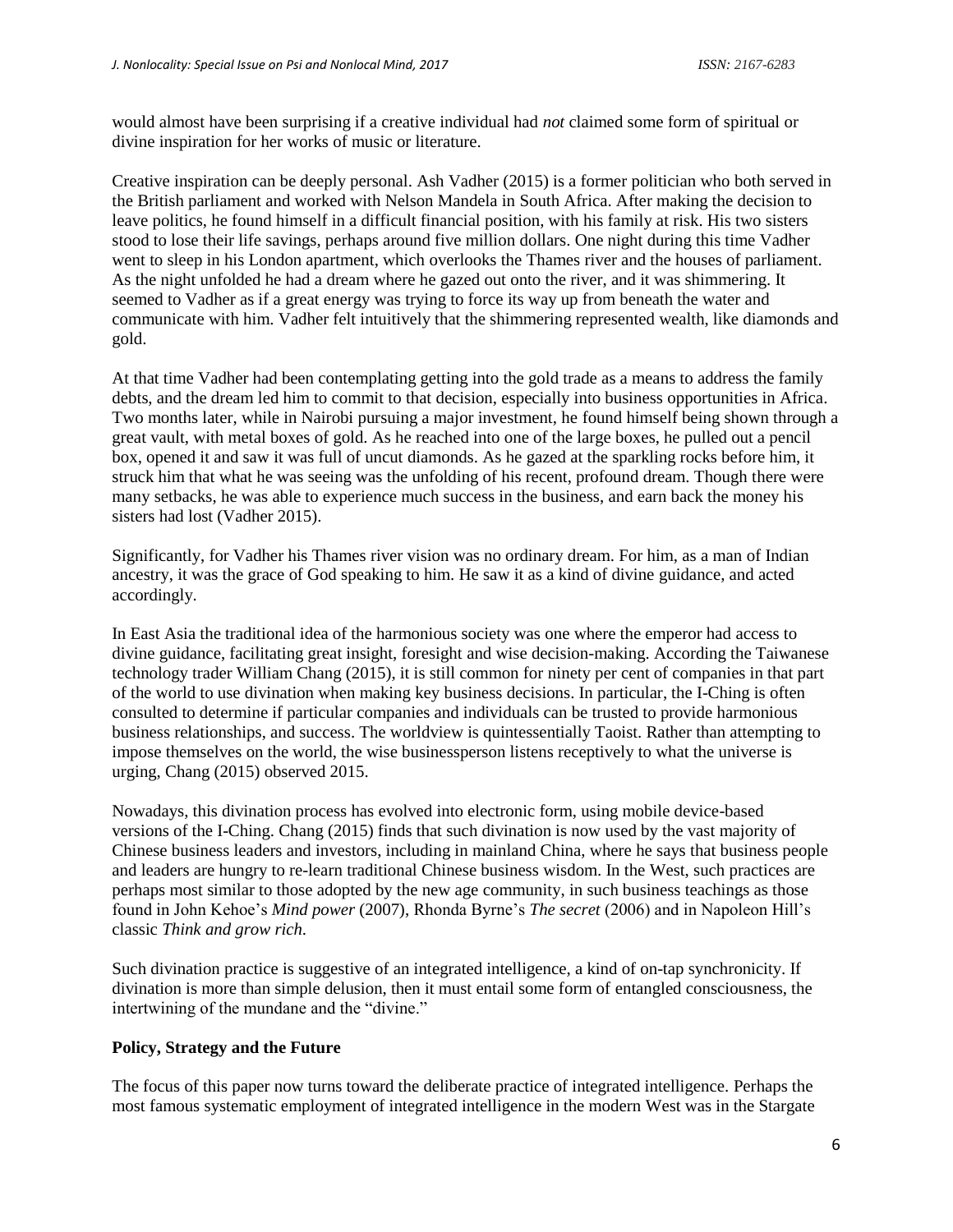program, a formerly secret government program operated by the US Defense Intelligence Agency, which ran from 1978 till 1995. The purpose of this program, initiated during the Cold War, was to determine whether psychic perception, and in particular remote viewing, could be harnessed to gain military advantage over the Soviets.

The program was abandoned after seventeen years. The official reason given was that it never gleaned any useful data, but several of the remote viewers who worked there including Joseph McMoneagle, Hal Puthoff, Russel Targ and Ingo Swann have come forward to passionately dispute this (McMoneagle 2002, Targ 2012). However, this project has already been widely debated, so the rest of the discussion on practical applications of integrated intelligence will focus elsewhere.

In particular, attention will now turn to several practitioners within the field of Critical Futures Studies. This analytical field of Futures Studies focuses not so much upon predicting the future, but on disrupting unchallenged images of the future and in positing possible and preferred futures (Inayatullah 2015). It is important to note that the practitioners referred to below are atypical of the field in that they openly embrace the intuitive mind.

Most critical futurists do not do so in such an open way. In Critical Futures Studies, a number of practicing futurists both acknowledge the importance of the intuitive mind in thinking about the future, and apply practical tools to help organizations and individuals to develop strategy and policy. These futurists tend to draw upon an existing body of literature and practice that has emerged amongst certain 'fringe' thinkers and strategists in the western world in recent decades. These include Gawain (2002), Hendricks & Ludeman (1996), Miller & Miller (1976), Carl Simonton, and Elise Boulding (1988).

# **The Futurists**

Futurist Ruth Miller (2015) has employed a process she calls Appreciative Inquiry in her futures consultation business. These are intuitive methods associated with imaging. They "provide access to an inner awareness… and… non-local possibilities that normal processes avoid" (Miller 2015, p 107). Miller employs relaxed states of consciousness, facilitated by breath control. This is followed by focusing upon images and any auditory, olfactory prompts which emerge from the psyche (Miller 2015, p 104). Similarly futurist Jose Ramos (2015) uses guided imagery as a means to use intuition practically with groups of clients.

Sohail Inayatullah (2015) is an Australian-based futurist who regularly incorporates relaxed, imaginative meditations into his futures workshops with organizations, corporations and governments. He gets clients to close their eyes, relax and "feel their way into the future" (Inayatullah 2015, p 116). Inayatullah believes that such a process gives clients permission to move away from the overly "cerebral" aspects of Futures work, and to tap into the collective mind of the group. His visioning process sometimes involves entering a six story building, each floor representing a chakra of Indic lore, with the sixth story representing the third eye of intuition. Here he invites participants to meet their future selves, and to glean wisdom from that wise old man or woman (Inayatullah 2015).

Inayatuallah also deliberately engages his intuition in journal writing, which allows him to gain insight into his life problems. Finally, as he facilitates his workshops, he often brings himself "present", where he finds he can tap into intuition most readily, "read" the feeling of the room, and make spontaneous decisions about how to proceed next (Inayatullah 2015).

As the author of this article (Anthony 2008, 2015) I have written widely about integrated intelligence, as well as having employed it in my workshops and research. I have long advocated the need to synthesize "rational" and intuitive cognitive functions in modern education. I have also written theoretical and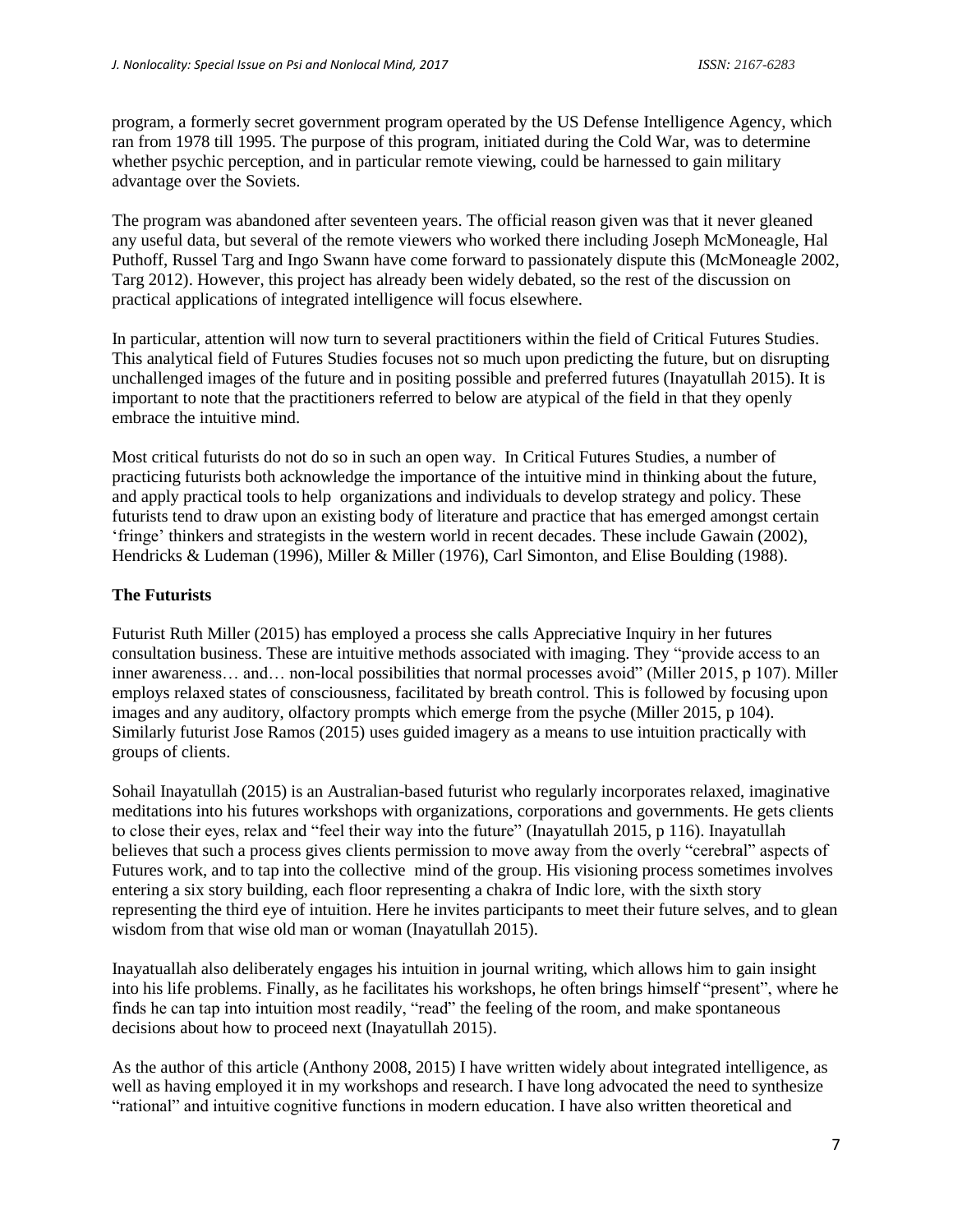practical papers and books detailing how to activate integrate intelligence, including utilizing it during the research and writing process (Anthony 2011, 2013, 2015). The tools which I have focused upon teaching include activating feeling-based intuition, recording dreams, practicing meditative states, keeping an intuition diary, and harnessing synchronicity (Anthony 2013).

One of the longest-serving futurist practitioners in academic and corporate settings is Oliver Markley (2015a, b). Markley developed a Visionary Futures course at the University of Houston, Clear Lake in the 1980s, where he used guided imagery accessed in relaxed states of consciousness in his Futures Studies programs. The process involved both self suggestion and facilitator-guided instruction. Markley makes clear that he sees consciousness as a non-localized phenomenon which enables human beings to tap into an integrated intelligence, across both time and space, including tapping into minds and fields of collective intelligence far beyond that of human civilization. This includes inter-dimensional and alien consciousness (Markley 2015c).

Notably, Markley was very open about what he was doing. He was able to gain the trust of administrators, and wrote up his methods very clearly in his curriculum documents (Markley 2015b). He reports that students were receptive to his futures programs, which were conducted within an atmosphere of trust and respect for the students.

Prior to his work at UHCL, Markley was also part of "skunk-works" at Stanford University, which worked with organizations in developing strategy and policy. This is where he learned and refined his "imaginal" tools. The participants and senior staff at Stanford included Willis Harmon and Ruth Miller (Markely 2015b, Miller 2015).

On the basis of his long experience, Markley maintains that these future-oriented applications of integrated intelligence can be used for problem-solving, policy analysis and strategic planning, both personal and corporate (Markley 2015b, c).

Markley refers to a pertinent example from his time at UHCL involving a team from a large automotive and electronic data systems corporation. The group had come to the group "to learn the state-of-the-art tools of applied futures research" (Markley 2015b, p 124). The group included senior members of staff. The discussion turned to visionary futures research methods, and the group expressed a desire to experience one of Markley's preferred tools: Mental Time Travel. The focus of the session was to be the company's ''Third World'' policy, specifically the question: What would the future of our company and of the world look like if major 'First World' Corporations such as us… strategically embrace the povertystricken 'Third World' nations and cultures as customers? (i.e., not just as the source of low-cost labor) (Markley 2015b, p 125).

Two UHCL futures faculty and several graduate students and alumni also joined the exercise. All participants were invited to relax and focus. Then two Mental Time Travel journeys, one for each policy option, were facilitated by Markley. The stakeholders imagined journeying through two different futures: the first being the ''do'' option, then one representing the ''do not'' policy option. The results were clearcut. All participants, both corporate team members and academic participants, experienced much the same thing. Our conclusion? Globally, ''the chain'' of human systems is only as strong as its weakest link. In the very long term, sustainable growth and well-being is dependent on the well-being of all nations, not just the ones that have a good shot at becoming prosperous. Thus, it is clear that developing a Third World customer base is essential. The corporate team, in mulling this over came to an additional conclusion: The strategic question that should be focused on is not: Whether or not the corporation should move in this direction; Rather, it needs to be: How might it be feasible to help leaders at all levels in our corporation to experience and see this for themselves, so that meaningful progress in this direction might become feasible to achieve? (Markley 2015b, p 124-125).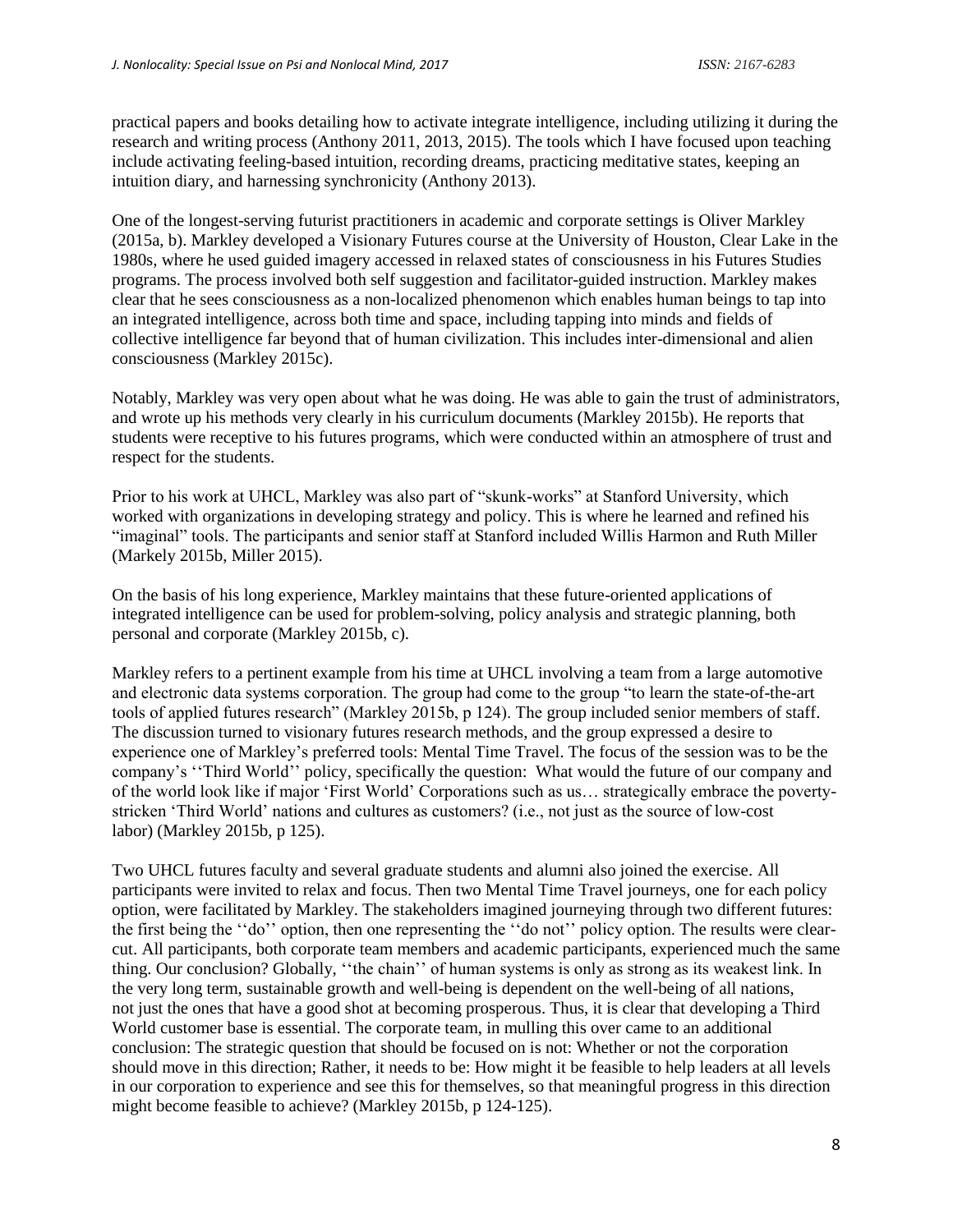In this instance, the work enabled participants to gain new insights, and importantly, to reframe the questions which underpinned their strategy. This ultimately led to a core shift in the organization's relationship with workers in the developing world (Markley 2015c).

Markley maintains that such work can be framed around secular or spiritual frameworks. Secular models might include Sheldrake's morphogenic fields, Bohm's implicate order or quantum physics. Spiritual framework can involve numerous spiritual traditions, including Christianity's the Holy Spirit, Judaism's Shekinah, Sufism's barakah, and the Buddhist's Alayavijnana (Markley 2015b). These processes do require a skilled facilitator or crafted programs of recorded guided imagery instructions, an appropriate mental set (Ramos 2015) and an appropriate, receptive institution (Anthony 2015; Ramos 2015).

## **The implications for the art and science of inspiration**

Human intelligence is not merely a function of the individual, but of the society and social networks that a person is connected to. Prolonged schooling constitutes part of the social setting of most people in the modern world. Modern education facilitates the expression of creativity and innovation, particularly in any domain which requires complex base knowledge, such as in science, technology and mathematics. Similarly is also true that without extensive modern education systems, various expressions of intelligence could not reveal themselves. For example, Russian psychologist Luria conducted research which revealed that Siberian peasants in the early twentieth century had very little capacity for abstract reasoning. Their formally uneducated lives had granted them no exposure to tasks requiring those skills. They struggled to make even essential generalizations about other places in Russia, even when provided with concrete facts about those places. Today the capacity for abstract reasoning is widespread across the developed societies of the world (Flynn 2007). In this case we can see that abstract reasoning is a latent human ability that requires education or at least social encouragement in order to flourish.

Similarly, integrated intelligence is probably a cognitive set that can be enhanced through acknowledgment of the facility, and encouragement (Targ 2012, du Tertre 2012). Having conducted numerous workshops aimed at developing integrated intelligence, and having seen first-hand what is required to do so, it is my belief that the reason why most people fail to develop their integrated intelligence is because modern education systems and other modern social settings typically provide little or no exposure to related ideas, experiences and activities. (iii)

The idea of the non-local mind and socially-enhanced intelligence invites us to contemplate the broader implications for creativity and innovation, including in organizational and corporate settings. How can we deliberately employ these entanglements with other people, places, things and times? The examples posited in the field of Critical Futures Studies, above, provide some insight.

## **Problems and ethics**

Deliberate facilitation of the non-local mind brings forth some problems. These are practical as well as ethical.

An important issue which is sometimes glossed over by those who research or work in fields related to integrated intelligence is that of ethics. If we accept that we really can glean information from other places, times and people, then we are immediately invited to consider the issue of whether it is right or wrong to do so.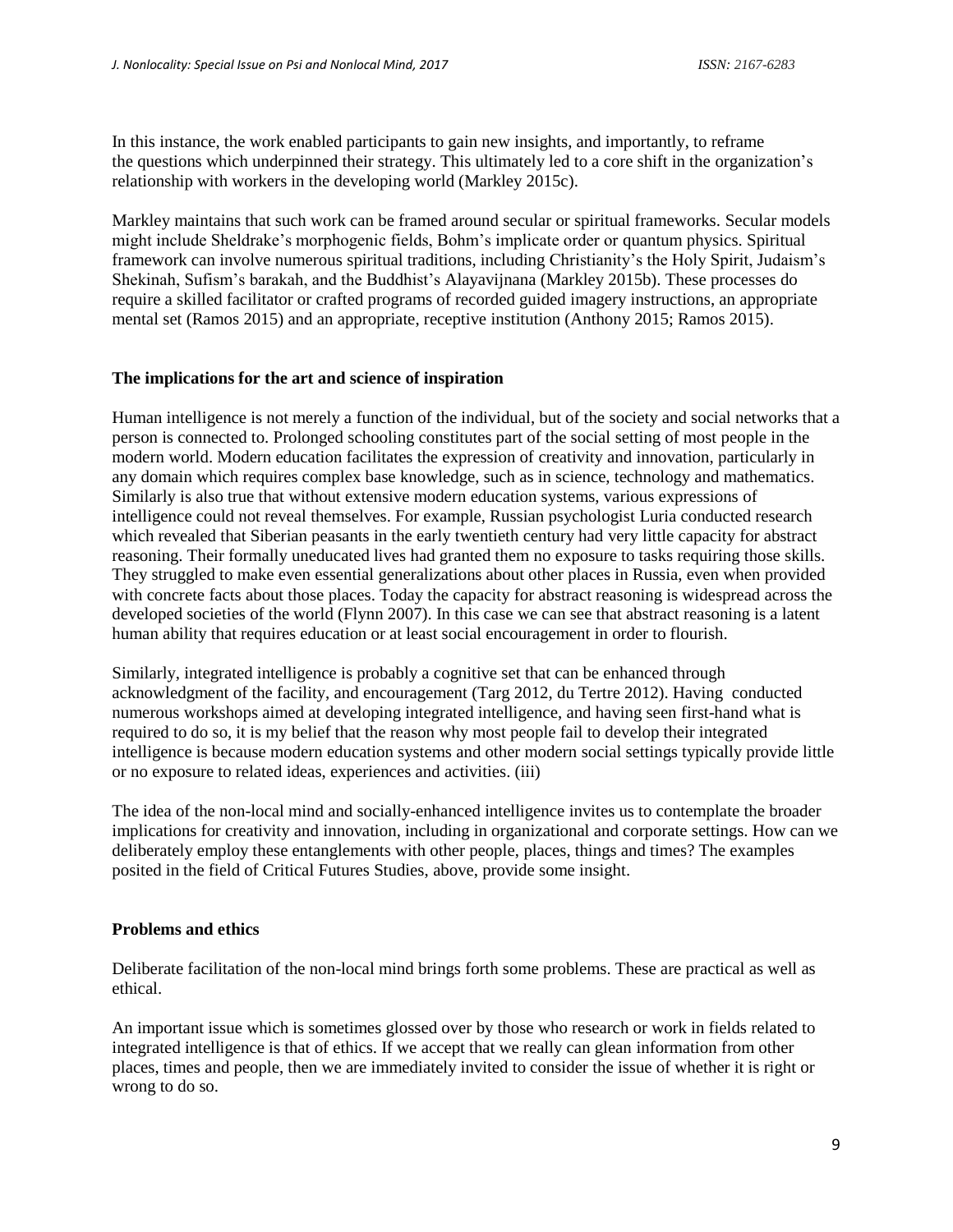Joseph McMoneagle, the former military remote viewer, was adamant that a well-defined ethical system was necessary for remote viewing. He believes that governments will tend to use psi for whatever purposes they feel fit (Broderick & Goertzel 2015). McMoneagle revealed that the original six remote viewers in the Stargate program established their own ethical guidelines founded on the values and limits within the U.S. Constitution. When government representatives wanted to push beyond those, McMoneagle resisted (Broderick & Goertzel 2015).

Clearly some other organizations and individuals may also abuse integrated intelligence for their own purposes. So when doing this kind of work, one must set clear ethical boundaries. A related issue is that of privacy. How will stakeholders feel if they are exposed to a group of people whom they suddenly realize may be able to read their minds, or at least sense aspects of their cognition, including personal pasts, psychological and spiritual issues? The degree of trust required in such settings is immense, and not to be dismissed. I witnessed this personally in the late 1990's when I worked with a healing group of about forty other people in New Zealand. Integrated intelligence became a vital aspect of the diagnosis of group and individual problems. What I saw is that this level of transparency is too much for many people. It creates a radical destabilization of the worldview, including how we relate to other human beings. With my healing group, some participants chose to leave, and in short time. I personally found it extremely challenging, but persisted because of a strong personal motivation, wanting to work on some of my biographical issues.

Of course, it is not necessary to tear open the heart of every participating individual in groups and workshops exploring integrated intelligence for specific purposes. Markley's (2015b) work with students at UHCL, and his participation in "skunk works" there and at Stanford were focused on organizational problem-solving. Still, inevitably, once the intuitive mind is developed, personal privacy is reduced.

Another important question to ask if we are to attempt to tap into the non-local mind, and use the data to solve problems or construct strategies and preferred futures, is how are we to know the precise source of the information we are using? If we are indeed entangled within consciousness fields, can we be certain the source of data is reliable? Possible self-limiting non-local input might come from:

- a competitor, work colleague or administrator wishing to sabotage our success.
- someone who is unconsciously afraid of our success (say, an elderly parent who fears your success might take you away to another location).
- collective fields of intention, such as familial, racial, religious and cultural. These might contain ingrained beliefs which form effective attractor fields.
- impersonal, self-limiting "habits" of the consciousness field, analogous to Sheldrake's (2014) morphic resonance.
- discarnate entities with their own intentions.

While the language of the last category might invite immediate incredulity, the idea is not incompatible with the idea of non-local mind. In almost all introspective spiritual traditions there are warnings regarding engaging manipulative disembodied minds or spirits (Grof 2000). Some advocates such as Le Shan (2007), believe that the non-local mind can only be used for the betterment of all, as if some cosmic law has been ordained that it only be used this way. Yet this is a naive conclusion, and my own experience also leads me to conclude that it is incorrect.

There is evidence to support my perspective from reports into near death experiences, where NDEers see or experience thought structures as being potentially harmful or destructive. NDErs often experience expanded, non-local awareness after they sense themselves leaving the body. Some "return"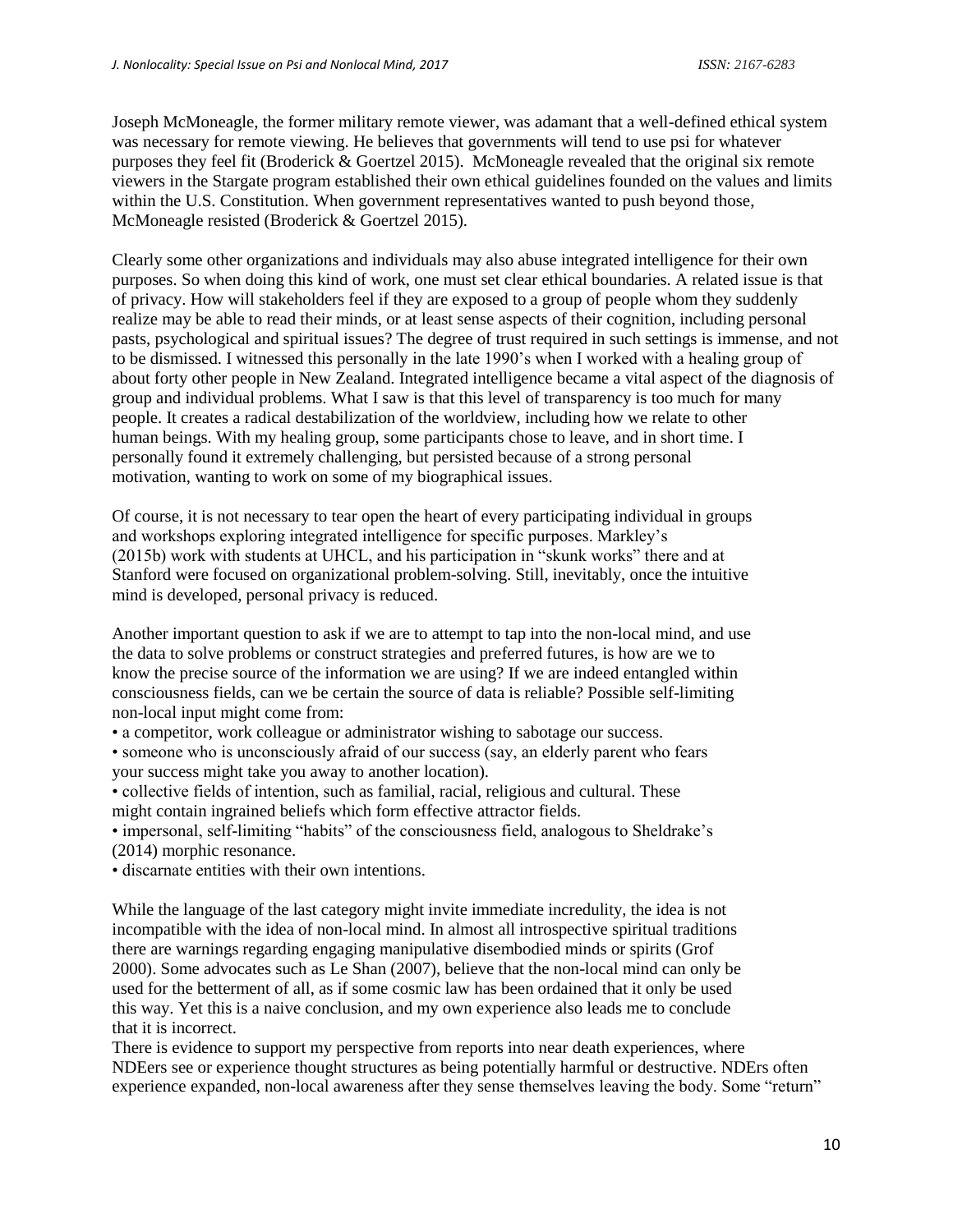from their experience convinced of the importance of assuming responsibility for one's emotional projections and judgmental thoughts towards others (van Lommel 2011).

There are other ethical considerations in the deliberate activation of integrated intelligence.

Again mirroring the research into near death experience (van Lommel 2011) acknowledgment of the non-local dimensions of mind often leads to a shift in self-concept; and while most new age literature describes this in transformative and positive ways, the reality may be more nuanced. The sense of self may begin to weaken, or dissipate. Should those who are susceptible to mental illness engage in such practices? Are workshop practitioners to be made liable for any mental discomfort or pathology that emerges in the wake of doing such program?

Beyond a possible shift in self-concept, there may also be increased problems in relating to others and to society at large. When one's personal experience of mind and life is non-local, even as one's colleagues, family and friends live in a "localized" world, how is one to make sense of that? Does one's sense of isolation (ironically) expand as one becomes increasingly different from others? This is precisely what Peter L Nelson (2014) reports in *Journey of a Seer*. For Nelson, this sense of being different emerged in childhood, and became exacerbated in his early university years as he came to conclude that his experience of non-locality was not an illusion, and that it was society that was deluded. This sense of alienation has lasted into his late life (he is now in his seventies).

## **The limits of intuition**

Intuition is a fuzzy intelligence. It makes itself known primarily through what I call "the feeling sense" (Anthony 2013). Integrated intelligence may also operate through all the known sense modalities (du Tertre 2012). Yet even with images, auditory and olfactory prompts, the feelings associated with these are often key to their understanding.

Nor does intuition exist in a perfectly demarcated cognitive zone separate from "rational" expressions of intelligence. Many intuitive researchers have pointed out that intuition works best when employed along side the rational mind (Inayatullah 2015, Markely 2015b, Ramos 2015, du Tertre 2012). Further, intuition is particularly susceptible to be led astray by desire (Inayatullah 2015). Others simply call this "the ego." The key point is that it is not always easy to know from which place within the human mind any given feeling or image has emerged. Therefore, self-deception is always a working issue with the employment of integrated intelligence.

# **Credibility**

An ethical consideration for an individual or organization which employs integrated intelligence is whether to acknowledge the process to the broader community.

It has been observed that the employment of integrated intelligence in corporate and educational settings is politically sensitive (Anthony 2015, Markley 2015b, Nelson 2014). Notably, participants from the large motor vehicle and electronics company in the case described by Markley (2015b), above, decided that the process of Mental Time Travel, though practical, was "too politically risky" to bring to their company leaders. So the idea was vetoed (Markley 2015b, p 126) . Nonetheless, the organization eventually adopted the more globally responsible policy initiative that their visionary experience suggested, and with good results (Markley 2015c).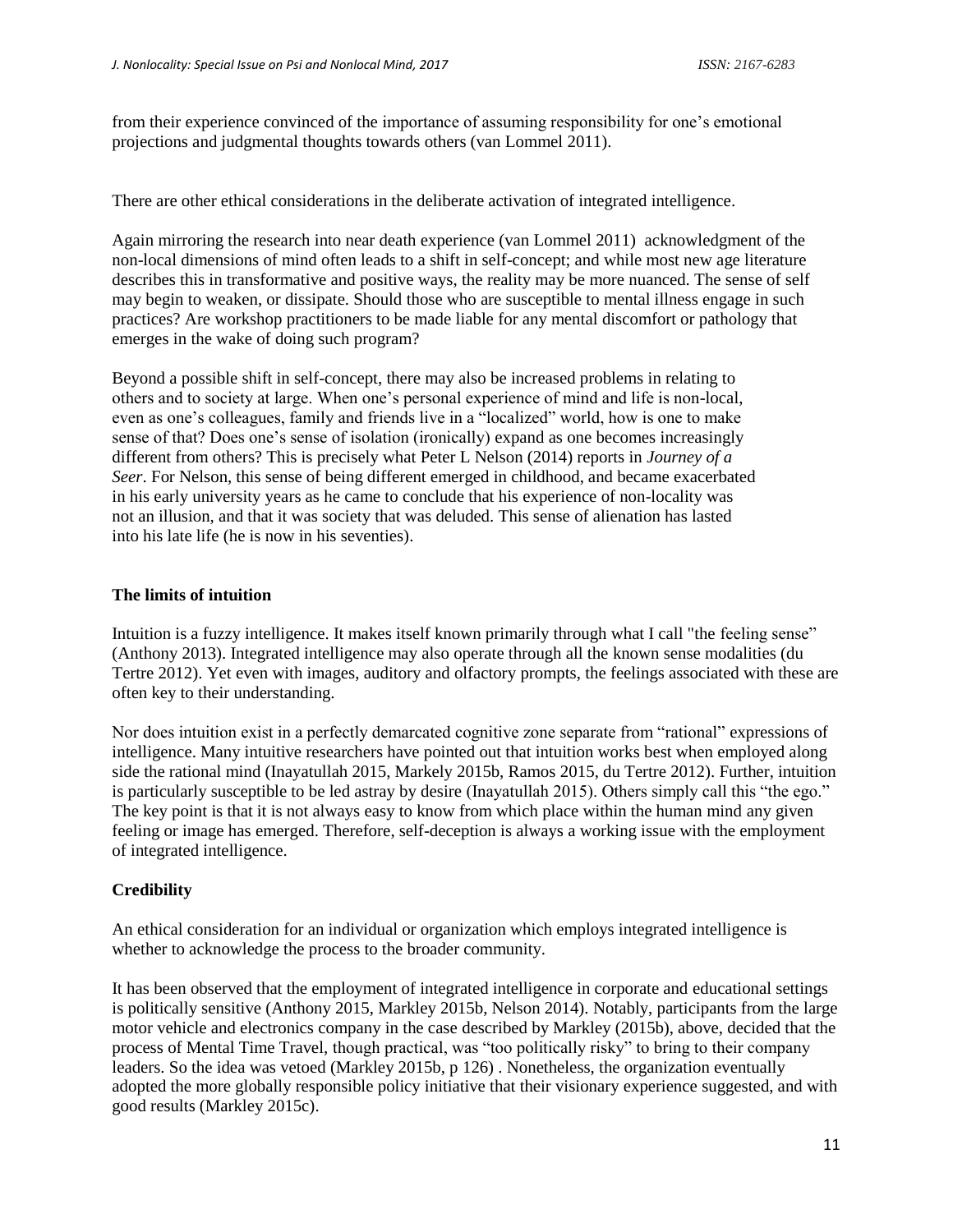Markely (2015b) advises several ways of addressing the credibility problem when using integrated intelligence with organizations:

1. Production of high quality media materials on the topic.

2. Co-creation of an informal, experiential community of practice where intuition can be explored, developed and mentored by those who are qualified or interested; and using both personal/professional concerns and workplace problems as experiential R&D. Do not publish the outcomes unless, or do only if it is politically expedient. Carefully document them for later possible release.

3. Recruit one or more "champions" from senior staff, professional, managerial and executive ranks. The people should be interested and willing to mentor the community of practice in the tactics and strategy of organizational change management.

4. Talk discretely in increasingly public circles about the work, communicating successes and struggles, while avoiding embarrassing those who might not wish to have

their names associated with the work.

5 . Publish in academic and professional circles, communicating notable successes (Markley 2015b, 125-126).

## **Conclusion**

The great irony is that the scientific revolution which Bruno's visions helped bring about and ultimately died for has also disowned the very cognitive processes which drove many of his insights. This rejection has created the split in the modern mind, where we tend to disown our essential connection to nature and the cosmos, and to our inner worlds. Yet there remains a strong undercurrent of research and practice in science, the arts and business in both the West and Asia, standing in contradiction to this.

Perhaps to bridge the current "split" we need another Bruno to rise like a phoenix from the flames of history and reignite – or at least re-legitimate - our integrated intelligence. We know from history and counter-culture that such experiences and practices are common to all eras, and amongst all kinds of thinkers and creators. Perhaps that day is not far away.

## **References**

Anthony, M. 2008. *Integrated intelligence*. Copenhagen, Sense. Anthony, M. 2011. "Integrated Inquiry: Mystical Intuition and Research," *The Open Information Science Journal.* 2011, 3: 80-88. Anthony, M. 2013. *How to channel your dissertation.* Hong Kong, MindFutures. Anthony, M. 2015. "Classical Intuition and Critical Futures Studies." *Journal of Futures Studies*. JFS.2015.20 (1): 131-138. Byrne, R. 2006. *The Secret*. Los Angeles, Atria Books. Broderick, B. & Goertzel, B. 2015. "The future of psi research," in Broderick, B. & Goertzel, B. (Eds) 2014. *Evidence for psi: thirteen empirical research reports.* Jefferson, North Carolina, McFarland & Company. Boulding, E. 1988. *Building a global civic culture*. Syracuse University Press, New York. Carey, B. 2014. *How we learn*. New York, Random House. Chang, W. 2015. Interview as part of an interview for the *Futures of Consciousness project,* on 24.09.15., Hong Kong. *Cosmos, A Personal Voyage* 2014. Television series, Fox National Geographic Channel. Santa Fe, New Mexico,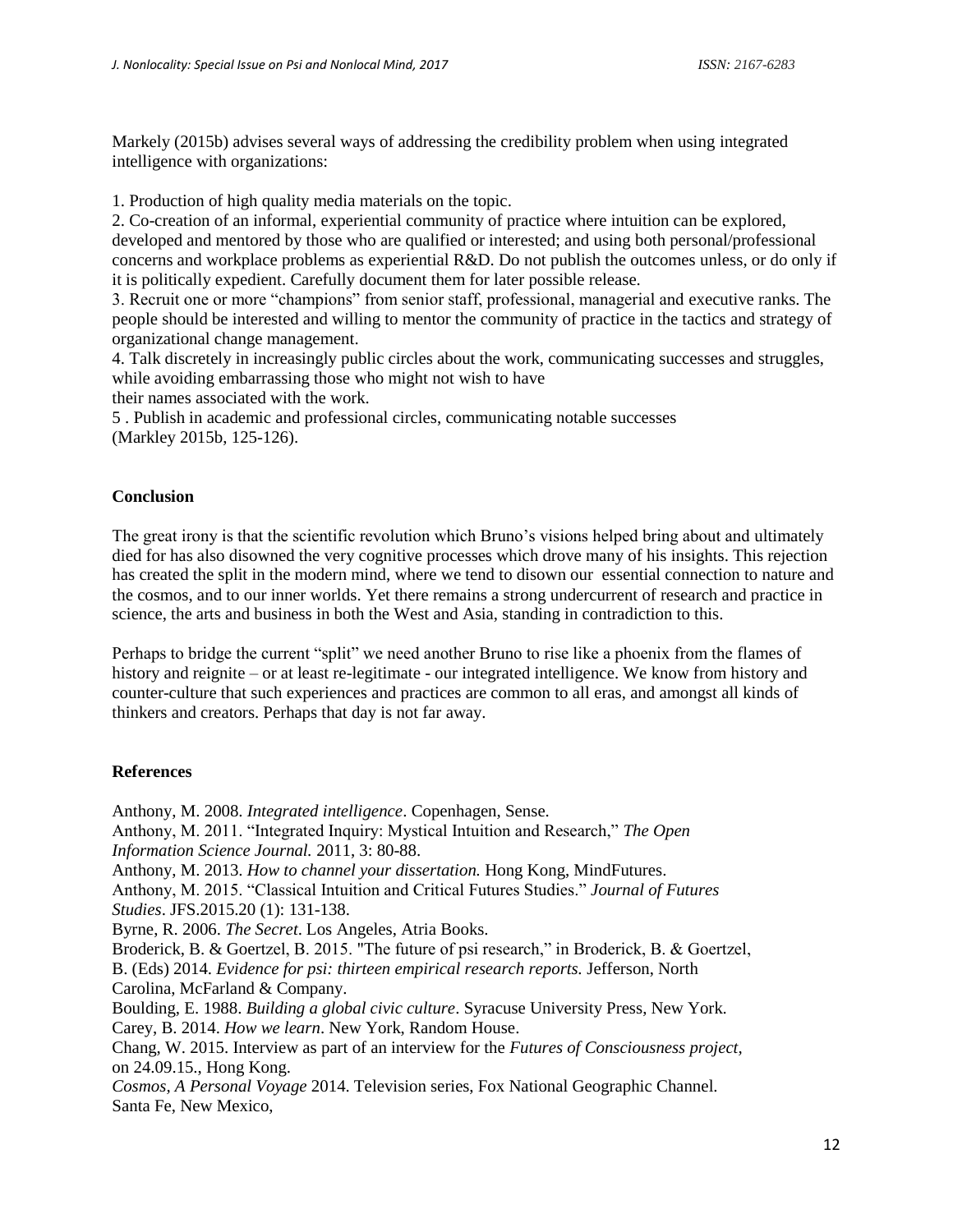Dossey, L. 2014. *One mind*. New York, Hay HouseDu Tertre, N. 2012. *Psychic intuition*. Pompton Plains, New Page Books. Ferrer, J. 2000. "Transpersonal knowledge." In Hart, T., Nelson P. & Puhakka, K. (Eds), *Transpersonal knowing*. New York, Suny. Flynn, J. 2007. *What is intelligence*? New York, Amazon Digital Services. Gawain, S. 2002. *Developing Intuition*. New York, New World Library. Grof, S. 2000. *Psychology of the future.* San Francisco, Suny. Hart, Tobin 2000, "Inspiration as transpersonal knowing," in Hart, T., Nelson P. & Puhakka, K. (Eds), *Transpersonal knowing*. New York, Suny. Hendricks, G. & Ludeman, K. 1996. *The corporate mystic: A guidebook for visionaries with their feet on the ground.* New York, Bantam. Inayatullah, S. 2015a. "Intuiting the future." *Journal of Futures Studies*. JFS.2015.20 (1): 115-118. Inayatullah, S. 2015b. *What works: Case Studies in the Practice of Foresight*. Tamsui, Taiwan, Tamkang University Press. Kehoe, J. 2007. *Mind power into the twenty-first century.* New York, Zoetic Books. Le Shan, L. 2009. *A new science of the paranormal*, London, Quest. Markley, O. 1994 "Experiencing the Needs of Future Generations." In *Thinking About Future Generations*. Kyoto: Institute for the Integrated Study of Future Generations. Markley, O. 2007 "Mental Time Travel.: A practical business and personal research tool for looking ahead." *Futures*, 40(1), 17-24. Markley, O. 1992. "Using Depth Intuition in Creative Problem-Solving and Strategic Innovation." Selection Forty in Sidney Parnes (Ed), *Source book for creative problem-solving*. Scituate, MA: Creative Education Foundation. Markley, O. 2015a. "Introduction to the symposium on 'Intuition in Futures work.'" *Journal of Futures Studies*. JFS.2015.20 (1): 83-90. Markley, O. 2015b. "Learning to use intuition in Futures Studies. *Journal of Futures Studies*. JFS.2015.20 (1). 119-130. Markley, O. 2015c. Interview with Marcus T Anthony as part of *The futures of consciousness project*, July 27, 2015. Marx-Hubbard, B. 2015. "Intuition and Evolution - How I find it essential to use intuition in my futures work." *Journal of Futures Studies*. JFS.2015.20 (1): 111-114. McMoneagle, J. 2002. *The stargate chronicles:Memoirs of a psychic spy.* Charlottesville, VA, Hampton Roads. Miller, R. 2015. "Applying intuitive methods in explorations of preferred Futures." *Journal of Futures Studies*. JFS.2015.20 (1): 101-110. Miller, J.P., & Miller, R. 1976. *Enhancing Policy Development through the use of Intuitive Methods*. San Jose, CA: San Jose State University Press. "Neil deGrasse Tyson," 2016. Retrieved October 26, 2016. https://en.m.wikipedia.org/wiki/Neil\_deGrasse\_Tyson Nelson, P 2000, "Mystical experience and radical deconstruction." In Hart, T., Nelson P. & Puhakka, K. (Eds), *Transpersonal knowing*. New York, Suny. Nelson, P. 2014. *Way of a seer.* Nevada, Empiricus. Pickstone, J. 2000. *Ways of knowing.* Manchester, Manchester University Press. Ramos, J. 2015. "The inner game of Futures Studies." *Journal of Futures Studies*. JFS.2015.20 (1): 91-110. Rothberg, D. 2000 "Spiritual inquiry," in Hart, T., Nelson P. & Puhakka, K. (Eds), *Transpersonal knowing*. New York, Suny. Sheldrake, R. 2013. *The sense of being stared at*. London, Park Street Press. Sheldrake, R. 2014. *Science set free*. Los Angeles, Deepak Chopra. Targ, R. 2012, *The reality of ESP*. Wheaton, IL, Theosophical.